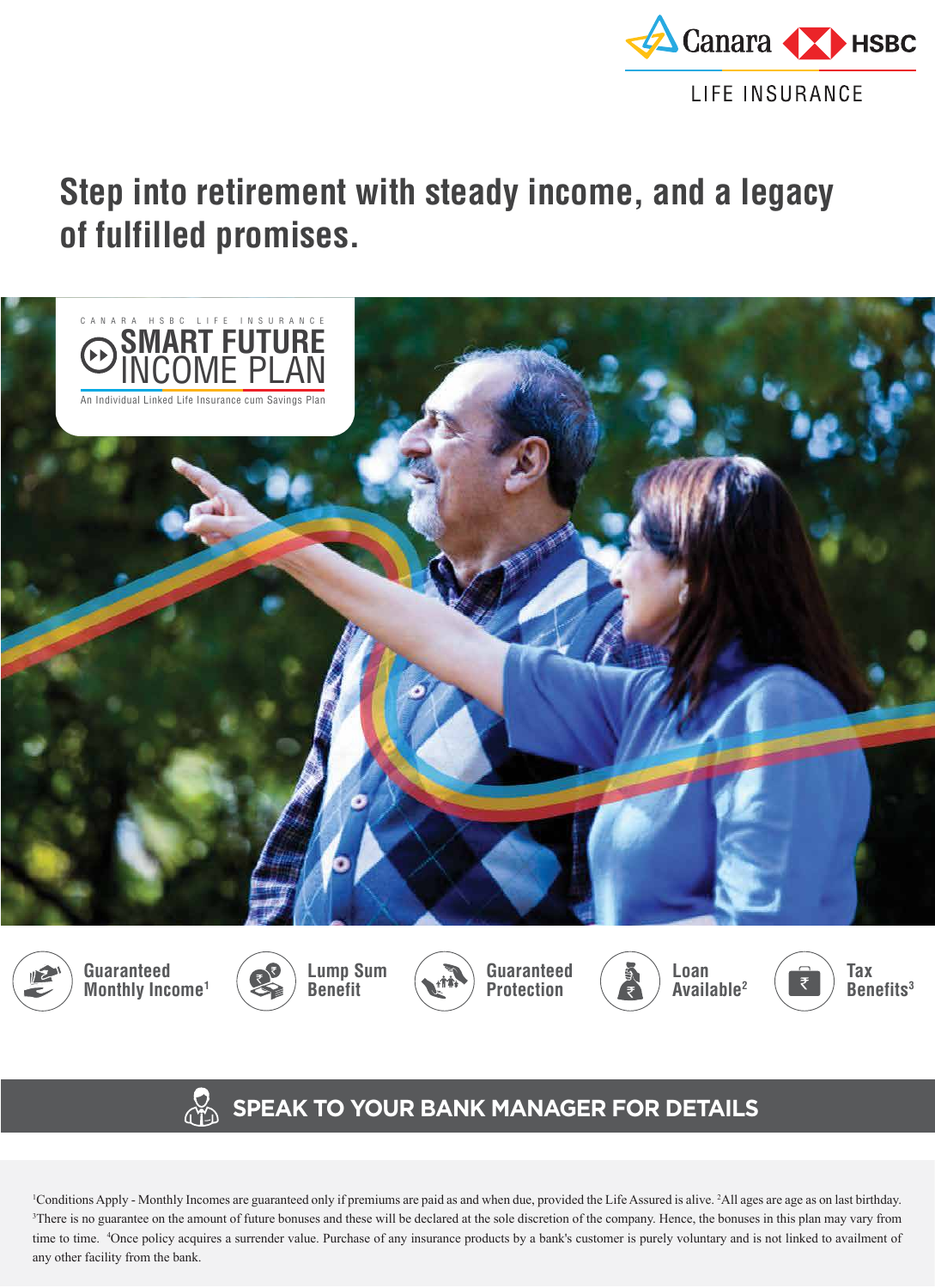#### **Canara HSBC Life Insurance Smart Future Income Plan**

#### **An Individual Non-Linked Par Life Insurance Savings cum Protection Plan**

- Guaranteed Monthly Income to meet Lifestyle and Retirement Needs
- **Lump Sum benefit by way of bonuses**
- **L** Legacy planning for the family through Guaranteed Protection
- Flexibility by way of Loans

#### **GALLOP TO FULFILL YOUR LIFESTYLE AND RETIREMENT NEEDS**

#### **HOW DOES SMART INCOME PLAN HELP - 'GALLOP'?**

As you grow in the journey called **Life,** you would surely like to have a companion who enables you to **enjoy** the finest lifestyle, **meet** aspirations of your loved ones and **create** a legacy for your loved ones, without really having to worry about the finances.



We understand your needs as you move towards the golden years of your life. Therefore, we take pride in presenting Canara HSBC Life Insurance Smart Future Income Plan, which will help you GALLOP in financial planning for life with complete peace of mind.

- **G**uaranteed Monthly Income for 15 years to realize your dreams
- **A**ccumulate Lump Sum money through Annual and Final bonuses to create a pool of money for your loved ones
	- Create a **L**egacy for your loved ones with Life Cover for 25 years
	- Enhance your **L**ifestyle through Guaranteed Income and Bonuses
	- **O**pt for loan flexibility to meet your contingent needs
	- Convenient Limited Premium payment term of 10 years
	- $\checkmark$ Benefits under this plan may be eligible for tax benefits\*

*independent tax advisor. \*Tax Benefits under the plan will be as per the prevailing Income Tax laws and are subject to amendments from time to time. For tax related queries, contact your*

#### **PLAN AT A GLANCE**

Canara HSBC Life Insurance Smart Future Income Plan is suitable for you, if your key objective is a secured stream of monthlyincome for 15 years to supplement your earnings and help in your retirement so that you can GALLOP in financial planning for life with complete peace of mind.

| <b>Parameter</b>                                     | <b>Description</b>                                                                                                                                                                                                                                                                                                                                                                                                                                                                                                                                                                                                                                                                                                                                                                                                                                                                                                                                         |  |  |  |  |  |
|------------------------------------------------------|------------------------------------------------------------------------------------------------------------------------------------------------------------------------------------------------------------------------------------------------------------------------------------------------------------------------------------------------------------------------------------------------------------------------------------------------------------------------------------------------------------------------------------------------------------------------------------------------------------------------------------------------------------------------------------------------------------------------------------------------------------------------------------------------------------------------------------------------------------------------------------------------------------------------------------------------------------|--|--|--|--|--|
| <b>Entry Age</b> (age last birthday of Life Assured) | 18 years $-55$ years                                                                                                                                                                                                                                                                                                                                                                                                                                                                                                                                                                                                                                                                                                                                                                                                                                                                                                                                       |  |  |  |  |  |
| Maturity Age (age last birthday of Life Assured)     | 43 years $-80$ years                                                                                                                                                                                                                                                                                                                                                                                                                                                                                                                                                                                                                                                                                                                                                                                                                                                                                                                                       |  |  |  |  |  |
| <b>Policy Term</b>                                   | 25 years                                                                                                                                                                                                                                                                                                                                                                                                                                                                                                                                                                                                                                                                                                                                                                                                                                                                                                                                                   |  |  |  |  |  |
| <b>Premium Payment Term</b>                          | 10 years                                                                                                                                                                                                                                                                                                                                                                                                                                                                                                                                                                                                                                                                                                                                                                                                                                                                                                                                                   |  |  |  |  |  |
| <b>Premium Mode and</b><br><b>Modal Factors</b>      | Annual and Monthly<br>For Monthly mode, the Annual premium needs to be multiplied with a factor of<br>0.09 to arrive at the monthly premium payable. Premium mode can be changed<br>from Monthly to Annual and vice-versa.                                                                                                                                                                                                                                                                                                                                                                                                                                                                                                                                                                                                                                                                                                                                 |  |  |  |  |  |
| Min. Monthly Income/<br>Min. Premium                 | Min. Income is $\overline{5,000}$ per month (in multiples of $\overline{5100}$ thereafter)<br>Premium depends on the entry age, monthly income and premium mode chosen                                                                                                                                                                                                                                                                                                                                                                                                                                                                                                                                                                                                                                                                                                                                                                                     |  |  |  |  |  |
| Max. Premium/<br><b>Monthly Income</b>               | There is no limit on maximum premium/ Monthly Income, subject to underwriting                                                                                                                                                                                                                                                                                                                                                                                                                                                                                                                                                                                                                                                                                                                                                                                                                                                                              |  |  |  |  |  |
| <b>Sum Assured</b>                                   | 100 times the chosen Monthly Income                                                                                                                                                                                                                                                                                                                                                                                                                                                                                                                                                                                                                                                                                                                                                                                                                                                                                                                        |  |  |  |  |  |
| <b>Death Benefit</b>                                 | The Death Benefit Sum Assured is defined as higher of:<br>a) Sum Assured or b) 10 times the Annualized Premium.<br>On death of the life assured, the death benefit payable will be higher of:<br>1. Death Benefit Sum Assured plus added annual (reversionary) bonus (and any interim bonus for<br>the part of the year in which death occurs) and final (terminal) bonus (if any) accrued till date of<br>death<br>2. 105% of {Total Premiums Paid till date of death less underwriting extra premiums, if any}<br>The Annualized Premium shall be the Premium payable in a year chosen by the policyholder excluding<br>the taxes, rider premiums, underwriting extra premiums, if any.<br>Total Premiums Paid means total of all premiums received, excluding any rider premiums and taxes.<br>The above Death Benefit shall be payable on death of the life assured irrespective of the Income<br>Benefit paid till date of death of the Life Assured. |  |  |  |  |  |
| <b>Maturity Benefit</b>                              | If the Life Assured is alive and the policy is in force on the maturity date, the company shall pay all added<br>annual (reversionary) bonuses and final (terminal) bonus (if any). There is no quaranteed maturity Sum<br>Assured available under this product.                                                                                                                                                                                                                                                                                                                                                                                                                                                                                                                                                                                                                                                                                           |  |  |  |  |  |
| Guaranteed*<br><b>Income Benefit</b>                 | Guaranteed Monthly Income for 15 years - payable every month from the end of 121 <sup>st</sup> policy month<br>(not the calendar month) from the date of policy commencement up to the end of policy term.                                                                                                                                                                                                                                                                                                                                                                                                                                                                                                                                                                                                                                                                                                                                                 |  |  |  |  |  |
| <b>High Sum</b><br><b>Assured Rebate</b>             | This plan offers rebate on the premium payable, if Sum Assured is higher<br>than or equal to ₹7,00,000:<br><b>Rebate on Premium</b><br><b>Sum Assured (₹)</b><br>(per ₹1000 of Sum assured)<br>< 7,00,000<br>$\Omega$<br>$\geq 7,00,000$ to < 9,00,000<br>$\mathbf{1}$<br>≥ 9,00,000 to < 15,00,000<br>2<br>$\geq 15,00,000$<br>3                                                                                                                                                                                                                                                                                                                                                                                                                                                                                                                                                                                                                          |  |  |  |  |  |

\*Conditions Apply - Monthly Incomes are guaranteed only if premiums are paid as and when due, provided the Life Assured is alive.

**Bonuses** are added in this plan provided you pay premiums as and when due. The bonuses will be declared at the end of every financial year based on the company's experience in the with-profit fund managed by the company. Once added to the policy the bonus is guaranteed to be payable either on death or on maturity, whichever is earlier.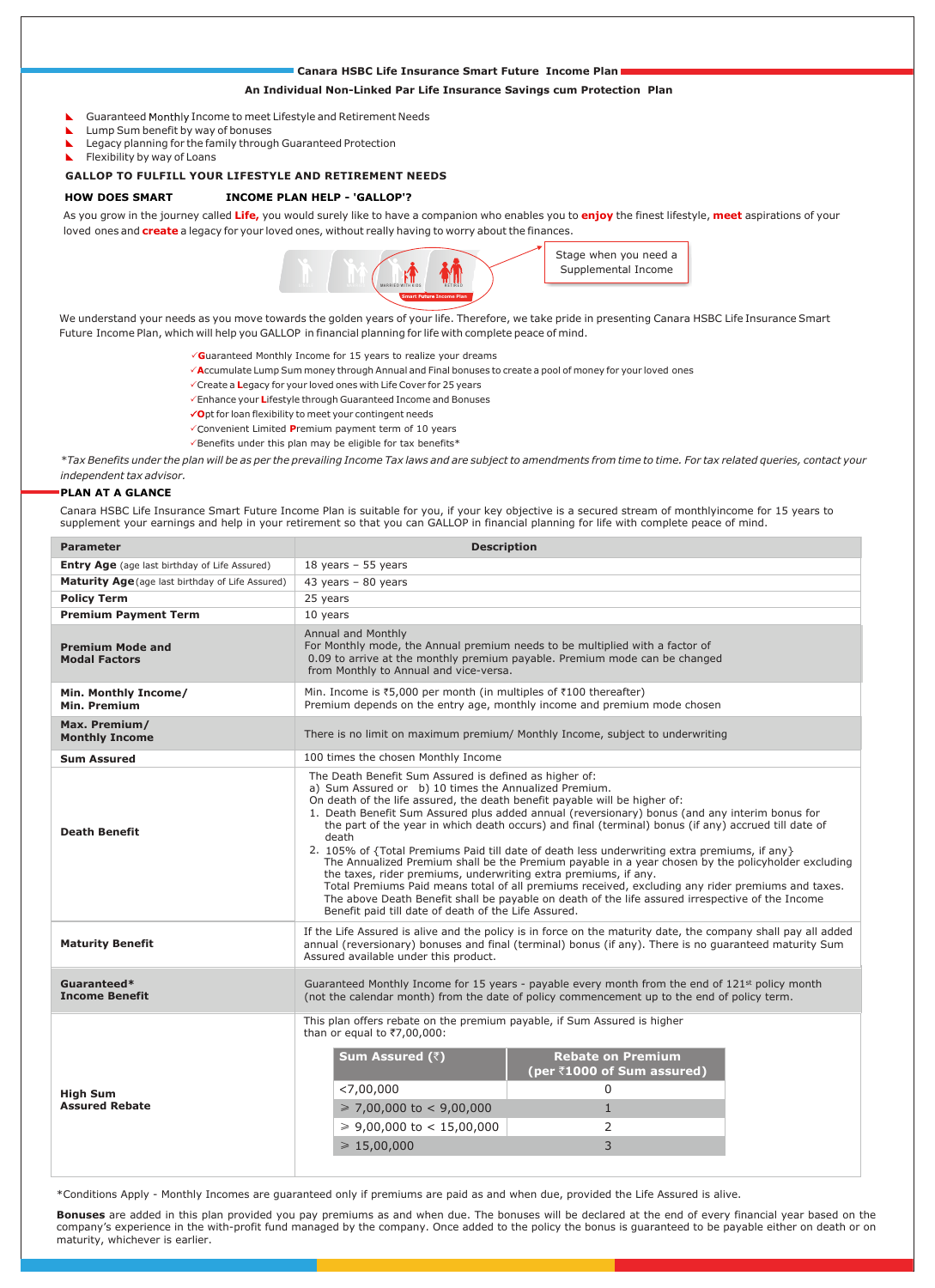- a) Annual Bonus (simple reversionary bonus): This bonus will be added every year based on the profits emerging from the with-profit fund managed by the company and is payable either on death or maturity, whichever is earlier. Annual Bonus is expressed as a percentage of Sum Assured. Please note that an interim bonus for the part of the year in which Life Assured's death occurs may also be payable.
- b) Final Bonus (terminal bonus): The policy may also receive Final Bonus (if any), expressed as a percentage of Sum Assured.

**There is no guarantee on the amount of future bonuses and these will be declared at the sole discretion of the company. Hence, the bonuses in this plan may vary from time to time.**

**Tax benefits:** Tax Benefits under the plan will be as per the prevailing Income Tax laws and are subject to amendments rom time to time. For tax related queries, contact your independent tax advisor.

#### **HOW DOES SMART FUTURE INCOME PLAN WORK?**

Let us understand this through the case study of Arun, who is 45 years old, has 2 kids, aged 10 and 7. Although his present income is sufficient to meet his and his family's current needs, he wants to ensure a guaranteed source of supplemental income of ₹10,000 per month in case his mainstream income is insufficient. Through his desired supplemental income, he will be sure to:

- $\checkmark$  **Meet** children's needs as they grow up,
- **Enhance** lifestyle by upgrading his household assets,
- **Maintain** lifestyle during retirement years and
- **Create** a corpus as a legacy for his family
- **F** Step 1: He chooses Guaranteed Monthly Income =  $\bar{z}$  10,000.

Sum Assured =  $\text{\textsterling}10$  Lacs (100 times Guaranteed Monthly Income)

- Step 2: He chooses to pay premiums Annually. Basis his age, Sum Assured and the mode of premium payment, he needs to pay ₹ 1,39,310 per annum (before applicable taxes).
- Step 3: Arun has now safeguarded his family through a guaranteed Life Cover. His family is assured of receiving the following death benefit in case of his unfortunate demise.

Death Benefit Sum Assured, which is higher of

- a) Sum Assured or
- b) 10 times Annualized Premium

Plus Annual Bonuses added till date of death (and any interim bonus for the part of the year in which death occurs) along with the final bonus (if any). The death benefit will be at least equal to 105% of {Total Premiums Paid till date of death less underwriting extra premiums, if any}. Please note that the above benefit is irrespective of any of the survival benefits already paid to Mr. Arun

- **Step 4:** Provided all the premiums are paid as and when due, regular Annual Bonuses added to the policy will be payable either on death or maturity, whichever is earlier. Further, Arun may be eligible for Final Bonus, if any.
- **Step 5:** Provided premiums are paid as and when due and Arun survives, he will start receiving the chosen Guaranteed Monthly Income after completion of 10 policy years.

To summarize, the key dates (for example) he should keep in mind are:

| Policy starts        | 15th December, 2014                                 |  |  |
|----------------------|-----------------------------------------------------|--|--|
| Premiums are due on  | 15 <sup>th</sup> December every year till year 2023 |  |  |
| $1st$ monthly income | $15th$ January, 2025                                |  |  |
| Last monthly income  | 15th December, 2039                                 |  |  |

#### **HOW IS ARUN'S FAMILY PROTECTED?**

In case of Arun's unfortunate demise (say in 3rd month of policy year 5), Smart Future Income Plan protects Arun's family as follows:

**Higher of:**

1. Death Benefit Sum Assured of ₹13,93,100, which is higher of (Sum Assured: ₹10,00,000 and 10 times Annualized Premium: ₹13,93,100) plus Annual Bonuses added till policy year 5, final

- bonus (if any) and interim bonus (if any)
- 2. 105% of {Total Premiums Paid till date of death less underwriting extra premiums, if any}

#### **Please note:**

- 1. Post payment of death benefit, his policy stands terminated.
- 2. Outstanding Loan Amount and interest thereon, if any will be adjusted from death benefit payable to Arun's family.

#### **WHAT ARE THE OTHER BENEFITS FOR ARUN IN SMART FUTURE INCOME PLAN?**

Flexibility through Loans: To meet any contingent need before the income starts, Arun may avail of the loan facility in this plan, once the policy acquires a Surrender Value.

The minimum loan amount he can avail is ₹20,000 and the maximum should not exceed 80% of prevailing Surrender Value at that time.

Please note that loan facility will not be available once he starts receiving the monthly income. Further, if Arun is not able to repay the Outstanding Loan Amount and interest thereon (if any) by the time he starts receiving monthly incomes; such incomes will be used to adjust his Outstanding Loan Amount and interest thereon (if any). However, Arun has the option to foreclose the policy loan anytime during the policy term by payment of Outstanding Loan Amount including interest.

#### **HOW ARE ARUN'S DREAMS IMPACTED, IF HE STOPS PAYING PREMIUMS?**

**Smart Future Income plan is an Individual Non-Linked Par Life Insurance Savings Cum Protection Plan intended for long term savings and benefits. We strongly advise that the policy should be continued throughout the defined policy term to realise the full benefits. Early exit should not be opted for unless there is no other alternative available, as it will impact the policy value and intended goals may not be realised. We advise that policy loan can be availed (as per terms and conditions) to manage liquidity needs.**

**Please refer below to understand the impact of discontinuance of premium in this plan:**

- **1. If all due premiums have not been paid for first two policy years:** In this case, his policy will lapse at the expiry of Grace Period and the insurance cover will cease immediately. In such case, if death occurs after the Grace Period but before the end of the revival period, an amount, if applicable as specified in point number 2 of section 'Key Terms and Conditions', shall be payable and the policy shall terminate.
- **2. If all due premiums have been paid for at least first two consecutive policy years:**
- a) His policy will become Paid-up at the expiry of Grace Period and continue with such Paid-up status till maturity or death, whichever is earlier provided the policy is not surrendered or revived.
- b) He will not be eligible for future bonuses as long as his policy is in Paid-up status. However, the bonuses already added to his policy before policy going Paid-up will remain guaranteed.
- c) He will not be eligible to avail of the loan after policy going Paid-up.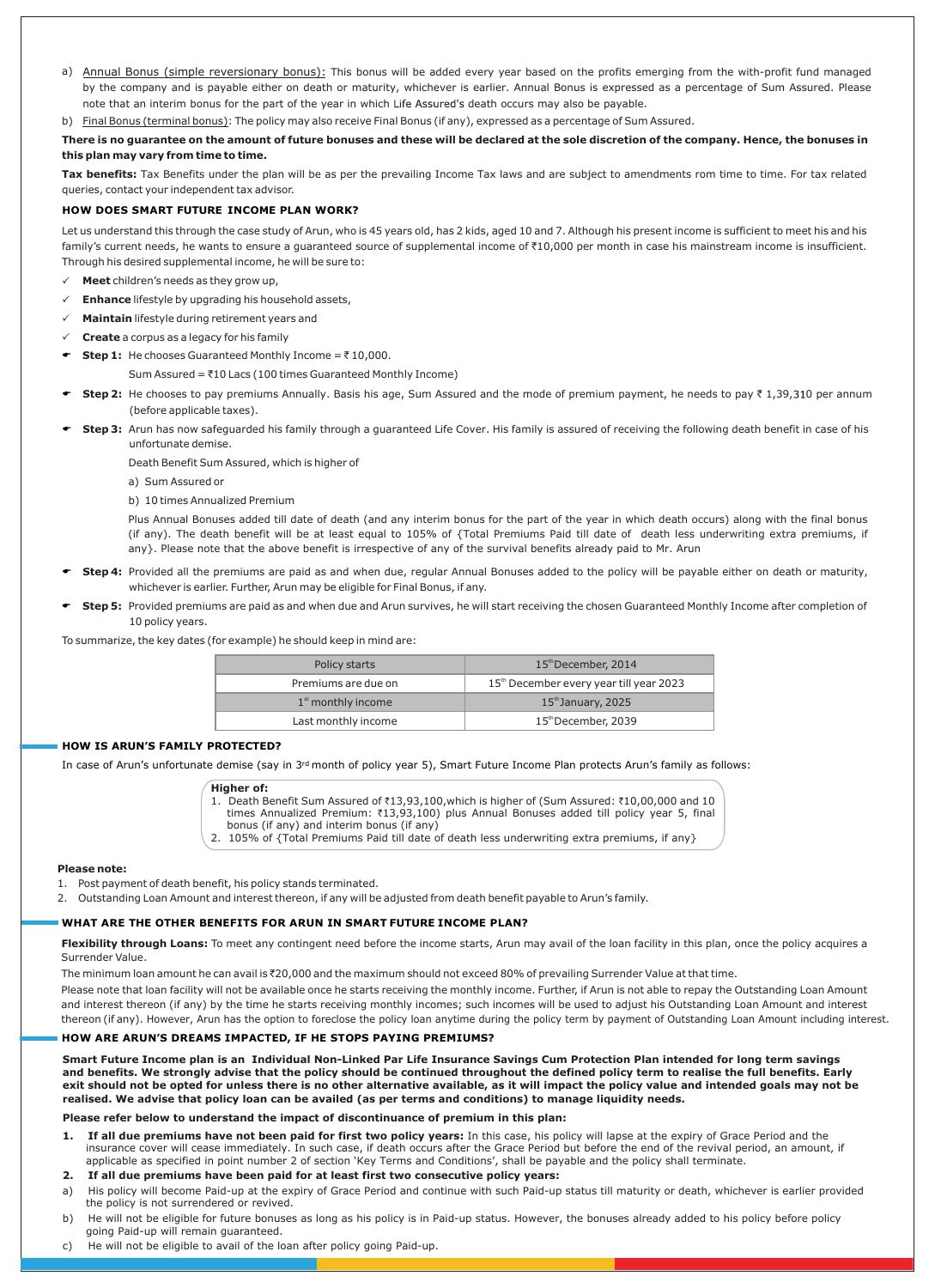#### The Paid-up value will be calculated as follows:

#### Death Benefit

Reduced death benefit payable on the death of the Life Assured  $=$ 

Death Benefit Sum Assured \* (Number of premiums paid / Total Number of premiums payable during the term of the contract) + Annual bonuses added under the policy till the policy acquired Paid-up status.

On payment of the death benefit, the policy shall terminate.

#### Income Benefit

Reduced Monthly Income = (Monthly Income chosen at policy inception) \* (Number of premiums paid / Total Number of premiums payable during the term of the contract)

#### Maturity Benefit

Please note that if Arun survives, all added annual (simple reversionary) bonuses (before policy going Paid-up) will be paid to him at maturity only. No bonuses {including Final (terminal) bonus, if any} will be added to the policy in future, unless the policy is revived.

He may choose to revive the policy, by paying all his due premiums and applicable interest thereon within 5 years from the due date of first unpaid premium. Please refer to Revival clause in Key Terms and Conditions for more details.

#### **SAMPLE ILLUSTRATION**

**"Some benefits are guaranteed and some benefits are variable with returns based on the future performance of your Insurer carrying on life insurance business. If your policy offers guaranteed returns then these will be clearly marked "guaranteed" in the illustration table on this page. If your policy offers variable returns then the illustrations on this page will show two different rates of assumed future investment returns. These assumed rates of return are not guaranteed and they are not the upper or lower limits of what you might get back, as the value of your policy is dependent on a number of factors including future investment performance."**

Let's understand the benefits of this plan for Arun through the following table:

To recap, he is 45 years old, Male, looking for guaranteed monthly income of₹10,000. He also needs a life cover of at least ₹10,00,000.

|                                                     |                                        |                                                             | <b>Guaranteed Benefits</b>            |                                                              | <b>Non-Guaranteed Benefits</b>                           |                                                                                                             |                                                                                                                                      |
|-----------------------------------------------------|----------------------------------------|-------------------------------------------------------------|---------------------------------------|--------------------------------------------------------------|----------------------------------------------------------|-------------------------------------------------------------------------------------------------------------|--------------------------------------------------------------------------------------------------------------------------------------|
| <b>Policy</b><br>Year                               | Age at the<br>beginning<br>of the year | <b>Annualised</b><br><b>Premium</b><br>$(\overline{\zeta})$ | <b>Death</b><br><b>Benefit</b><br>(₹) | <b>Annual</b><br>Income <sup>®</sup><br>$(\overline{\zeta})$ | <b>Surrender</b><br><b>Value</b><br>$(\overline{\zeta})$ | <b>Accumulated</b><br><b>Bonus at an</b><br>assumed<br>investment<br>return of 4%<br><mark>p.a. (</mark> ₹) | <b>Accumulated</b><br><b>Bonus at an</b><br>assumed<br>investment<br>return of 8%<br>$\mathbf{p}.\mathbf{a}.$ ( $\overline{\zeta}$ ) |
| $\mathbf{1}$                                        | 45                                     | 1,39,310                                                    | 13,93,100                             | $\sim$                                                       |                                                          |                                                                                                             | 30,000                                                                                                                               |
| $\overline{2}$                                      | 46                                     | 1,39,310                                                    | 13,93,100                             | ÷.                                                           | 83,586                                                   |                                                                                                             | 60,000                                                                                                                               |
| 3                                                   | 47                                     | 1,39,310                                                    | 13,93,100                             |                                                              | 1,46,276                                                 | $\overline{a}$                                                                                              | 90,000                                                                                                                               |
| $\overline{4}$                                      | 48                                     | 1,39,310                                                    | 13,93,100                             |                                                              | 2,78,620                                                 |                                                                                                             | 1,20,000                                                                                                                             |
| 5                                                   | 49                                     | 1,39,310                                                    | 13,93,100                             |                                                              | 3,48,275                                                 |                                                                                                             | 1,50,000                                                                                                                             |
| $\overline{6}$                                      | 50                                     | 1,39,310                                                    | 13,93,100                             |                                                              | 4,17,930                                                 |                                                                                                             | 1,80,000                                                                                                                             |
| 7                                                   | 51                                     | 1,39,310                                                    | 13,93,100                             | $\overline{\phantom{a}}$                                     | 4,87,585                                                 | ÷,                                                                                                          | 2,10,000                                                                                                                             |
| $\overline{8}$                                      | 52                                     | 1,39,310                                                    | 13,93,100                             | ÷.                                                           | 5,79,530                                                 | ÷,                                                                                                          | 2,40,000                                                                                                                             |
| 9                                                   | 53                                     | 1,39,310                                                    | 13,93,100                             | $\overline{\phantom{a}}$                                     | 6,89,585                                                 | $\overline{\phantom{a}}$                                                                                    | 2,70,000                                                                                                                             |
| 10                                                  | 54                                     | 1,39,310                                                    | 13,93,100                             |                                                              | 7,94,067                                                 | ÷,                                                                                                          | 3,00,000                                                                                                                             |
| 11                                                  | 55                                     |                                                             | 13,93,100                             | 1,20,000                                                     | 7,11,929                                                 | $\overline{a}$                                                                                              | 3,30,000                                                                                                                             |
| 12                                                  | 56                                     |                                                             | 13,93,100                             | 1,20,000                                                     | 6,33,722                                                 | ÷.                                                                                                          | 3,60,000                                                                                                                             |
| 13                                                  | 57                                     |                                                             | 13,93,100                             | 1,20,000                                                     | 5,41,584                                                 | ÷,                                                                                                          | 3,90,000                                                                                                                             |
| 14                                                  | 58                                     |                                                             | 13,93,100                             | 1,20,000                                                     | 4,49,446                                                 |                                                                                                             | 4,20,000                                                                                                                             |
| 15                                                  | 59                                     | $\overline{\phantom{a}}$                                    | 13,93,100                             | 1,20,000                                                     | 3,71,239                                                 | $\overline{\phantom{0}}$                                                                                    | 4,50,000                                                                                                                             |
| 16                                                  | 60                                     |                                                             | 13,93,100                             | 1,20,000                                                     | 2,79,101                                                 | ÷,                                                                                                          | 4,80,000                                                                                                                             |
| 17                                                  | 61                                     |                                                             | 13,93,100                             | 1,20,000                                                     | 2,00,894                                                 | $\overline{\phantom{0}}$                                                                                    | 5,10,000                                                                                                                             |
| 18                                                  | 62                                     |                                                             | 13,93,100                             | 1,20,000                                                     | 1,08,756                                                 | ÷,                                                                                                          | 5,40,000                                                                                                                             |
| 19                                                  | 63                                     |                                                             | 13,93,100                             | 1,20,000                                                     | 16,618                                                   | ÷,                                                                                                          | 5,70,000                                                                                                                             |
| 20                                                  | 64                                     |                                                             | 13,93,100                             | 1,20,000                                                     |                                                          |                                                                                                             | 6,00,000                                                                                                                             |
| 21                                                  | 65                                     |                                                             | 13,93,100                             | 1,20,000                                                     |                                                          | ÷,                                                                                                          | 6,30,000                                                                                                                             |
| 22                                                  | 66                                     |                                                             | 13,93,100                             | 1,20,000                                                     |                                                          | ÷                                                                                                           | 6,60,000                                                                                                                             |
| 23                                                  | 67                                     |                                                             | 13,93,100                             | 1,20,000                                                     | $\overline{\phantom{a}}$                                 | $\overline{\phantom{m}}$                                                                                    | 6,90,000                                                                                                                             |
| 24                                                  | 68                                     | ÷,                                                          | 13,93,100                             | 1,20,000                                                     | $\overline{a}$                                           | ÷,                                                                                                          | 7,20,000                                                                                                                             |
| 25                                                  | 69                                     |                                                             | 13,93,100                             | 1,20,000                                                     |                                                          | ÷.                                                                                                          | 7,50,000                                                                                                                             |
| n mentioned above is exclusive of applicable taxes. |                                        |                                                             |                                       | <b>Final Bonus</b><br>at Maturity                            |                                                          | 8,00,000                                                                                                    |                                                                                                                                      |
| Chosen monthly income x 12                          |                                        |                                                             |                                       |                                                              | <b>Total Bonus</b>                                       | ÷,                                                                                                          | 15,50,000                                                                                                                            |

sen monthiv income x Annualized premiun  $*$ Annual Income = Chos

- The Death Benefit shown above in the guaranteed benefits section is Death Benefit Sum Assured, which is higher of (Sum Assured or 10 times the Annualized Premium).
- The Death Benefit payable on death of Life Assured is higher of:
- a. Death Benefit Sum Assured + Annual (Reversionary) Bonuses added till date of death + Interim Bonus (if any) along with Final Bonus (if any) at date of death
- b. 105% of {Total Premiums Paid till date of death less underwriting extra premiums, if any}
- The Company shall ensure that the total maturity benefit at gross yield of 4% (including the income benefits and bonus) is higher than the sum total of all due premiums payable (excluding underwriting extra premiums, if any) by the policyholder. The Company has also illustrated above, returns projected at gross interest rates of 4% and 8%.
- Please note that Guaranteed Surrender Value (GSV) shown above is guaranteed. Please refer to the Surrender value section in Key Terms and conditions for the formula and factors of GSV.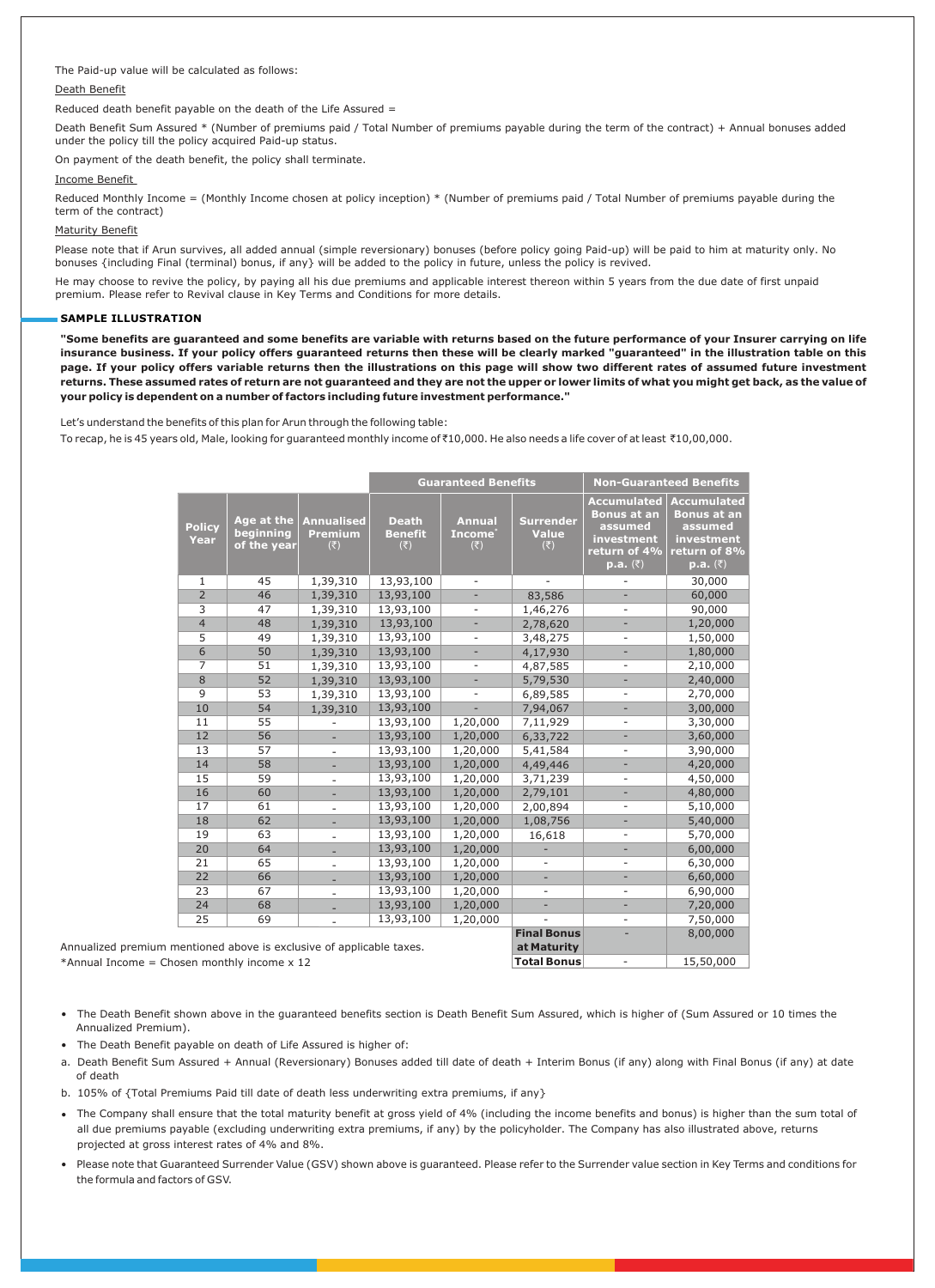#### **KEY TERMS AND CONDITIONS**

**1. Methodology for Income Payouts:** The applicable monthly incomes will be credited directly to policyholder's bank account as per details provided to the company.

If at any time, the monthly income payout post Set-Off is less than ₹2,000, then the payout frequency will be reduced to next level (i.e. quarterly semi-annual or annual) such that minimum amount of income paid is greater than or equal to ₹2,000. E.g. If due to discontinuance of premium (and policy becoming Paid-up) or deduction of Outstanding Loan Amount and interest thereon or any other reason, the monthly income payable works out to be `700, then instead of monthly payments, the income will be paid at quarterly intervals for `2,100 (`700 x 3). Similarly, if the monthly income payable works out to be ₹500, then instead of monthly or quarterly payments, the income will be paid at half-yearly intervals for ₹3,000 (₹500 x 6).

- **2.** A policy shall acquire lapse status if the policyholder fails to pay due premium within the grace period in the first two policy years. In such case, provided that at least one full year's premium has been paid and the policy has not revived, an amount equal to 10% of Total Premiums Paid, excluding underwriting extra premiums, if any, shall be payable on death of the life assured or on request for termination of the policy by the policyholder or on the expiry of the revival period, whichever is earliest.
- **3. Surrender Value: This is a traditional plan intended for long term savings and benefits. We strongly advise that the policy should continued throughout the defined policy term to realise the full benefits. Early surrender should not be opted for unless there is no other alternative available, as it will impact the policy value and intended goals may not be realised.**

Policy acquires a Guaranteed Surrender Value after payment of at least two consecutive years' premium.

The Guaranteed Surrender Value is defined below:

A\*(Total Premiums Paid excluding underwriting extra premiums, if any) + B\*(Accrued Annual Bonuses) — C

Where A & B are as provided in the table below and C is defined as total Monthly Incomes already paid, if any.

| <b>Year of</b><br><b>Surrender</b> | (A)<br><b>GSV Factor (As percentage of Total</b><br>Premiums Paid, excluding<br>underwriting extra premiums, if any) | (B)<br><b>GSV Factor (As percentage of Accrued</b><br><b>Annual Bonuses, if any)</b> |  |  |
|------------------------------------|----------------------------------------------------------------------------------------------------------------------|--------------------------------------------------------------------------------------|--|--|
| $\overline{2}$                     | 30%                                                                                                                  | 13%                                                                                  |  |  |
| $\overline{3}$                     | 35%                                                                                                                  | 14%                                                                                  |  |  |
| $\overline{4}$                     | 50%                                                                                                                  | 15%                                                                                  |  |  |
| 5                                  | 50%                                                                                                                  | 16%                                                                                  |  |  |
| 6                                  | 50%                                                                                                                  | 18%                                                                                  |  |  |
| $\overline{7}$                     | 50%                                                                                                                  | 19%                                                                                  |  |  |
| 8                                  | 52%                                                                                                                  | 21%                                                                                  |  |  |
| 9                                  | 55%                                                                                                                  | 23%                                                                                  |  |  |
| 10                                 | 57%                                                                                                                  | 25%                                                                                  |  |  |
| 11                                 | 59%                                                                                                                  | 27%                                                                                  |  |  |
| 12                                 | 62%                                                                                                                  | 30%                                                                                  |  |  |
| 13                                 | 64%                                                                                                                  | 33%                                                                                  |  |  |
| 14                                 | 66%                                                                                                                  | 36%                                                                                  |  |  |
| 15                                 | 69%                                                                                                                  | 39%                                                                                  |  |  |
| 16                                 | 71%                                                                                                                  | 42%                                                                                  |  |  |
| 17                                 | 74%                                                                                                                  | 46%                                                                                  |  |  |
| 18                                 | 76%                                                                                                                  | 50%                                                                                  |  |  |
| 19                                 | 78%                                                                                                                  | 55%                                                                                  |  |  |
| 20                                 | 81%                                                                                                                  | 60%                                                                                  |  |  |
| 21                                 | 83%                                                                                                                  | 65%                                                                                  |  |  |
| 22                                 | 85%                                                                                                                  | 71%                                                                                  |  |  |
| 23                                 | 88%                                                                                                                  | 77%                                                                                  |  |  |
| 24                                 | 90%                                                                                                                  | 84%                                                                                  |  |  |
| 25                                 | 90%                                                                                                                  | 92%                                                                                  |  |  |

The Company may also provide Special Surrender Value (SSV) in future after getting due approval from IRDAI, and higher of GSV or SSV will be paid on surrender. Outstanding Loan Amount and interest thereon, if any, will be deducted from the surrender proceeds. The SSV includes Final Bonus, if any as declared by the company.

**4. Revival:** Request for revival of the policy can be made anytime during 5 years from the date of first unpaid premium. In such a case, all the policy benefits will be restored. Annual bonuses will get added on the revival date as declared during the revival period for all the due premiums paid. After revival, the policy will continue to accumulate future bonuses as planned. If the income payouts have already started before revival of the policy, then the loss of monthly incomes during period of revival will be paid at the time of revival through a lump sum payout.

In case a policy is not revived during the applicable revival period:

- If all due premiums have not been paid for first two policy years, the policy will be terminated at the end of revival period by paying an amount as specified in point number 2 of section 'Key Terms and Conditions'.
- If all due premiums have been paid for at least first two consecutive policy years, the policy will continue till maturity at the Paid-up value acquired on the expiry of grace period, provided the policy is not surrendered or revived.
- The basis for determining the interest rate is the average of the daily rates of 10-Year G-Sec rate over the last five calendar years ending 31st December every year rounded to the nearest 50 bps plus a margin of 200 bps. Any change in the basis of this interest rate will be subject to the prior approval of the Authority. The Company undertakes the review of the interest rates for revivals on 31st December every year with any changes resulting from the review being effective from the 1st of April of the following year. The applicable interest rate for the financial year 2021-22 is 9% per annum.
- **5.** The risk under this policy shall commence on the date the Company underwrites the risk, subject to realization of full premium. Premiums illustrated are for a healthy individual. You may be required to pay additional premiums if your policy is assessed accordingly due to health/ other reasons as per our Board approved underwriting policy.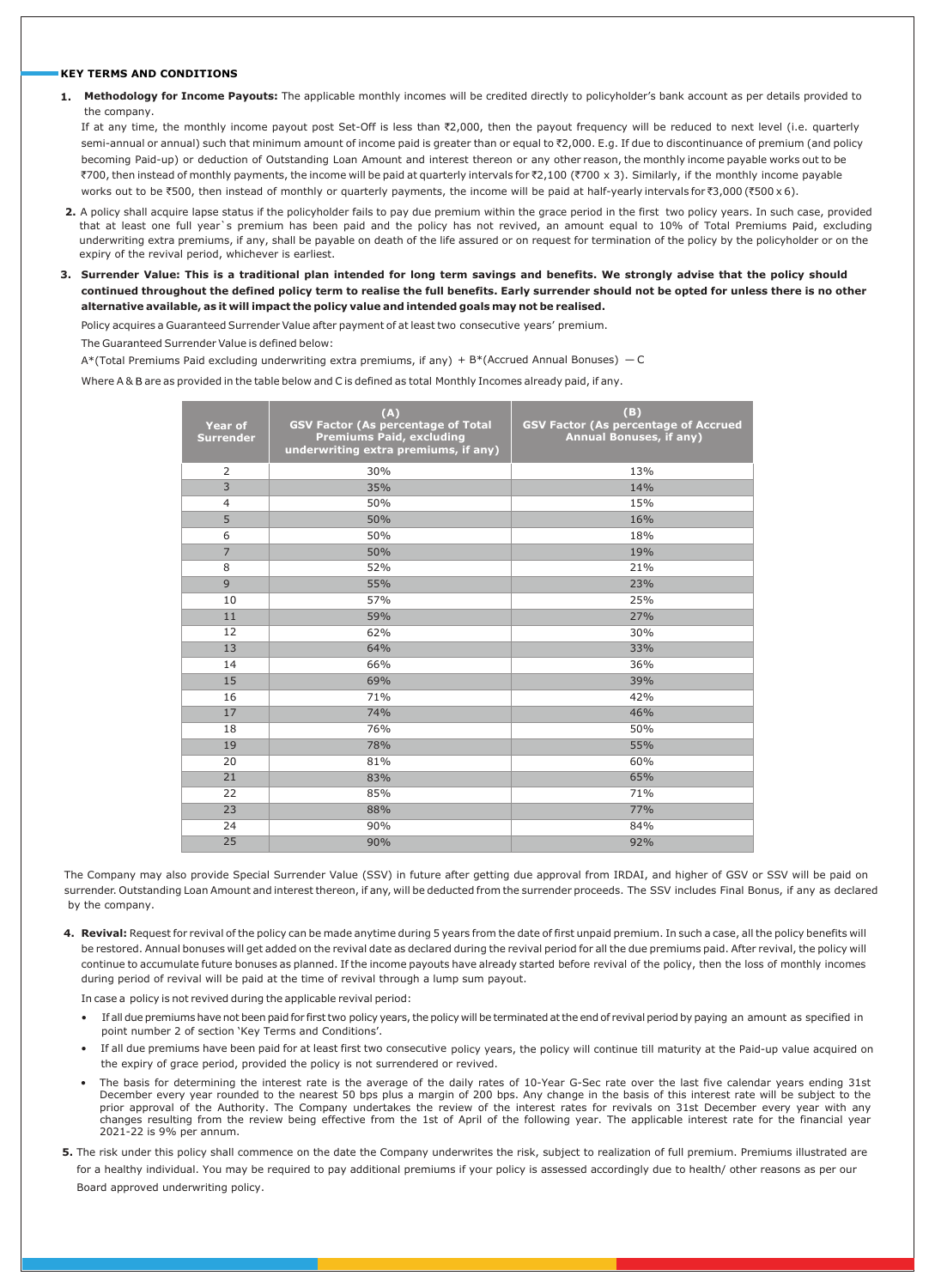#### **6. Suicide exclusion:** In case of death due to suicide within 12 months:

- o From the date of commencement of risk under the Policy, the nominee of the Policyholder shall be entitled to at least 80% of the Total Premiums Paid till the date of death or the surrender value available as on the date of death whichever is higher, provided the policy is in-force or
- o From the date of revival of the Policy, the nominee of the Policyholder shall be entitled to an amount which is higher of 80% of the Total Premiums Paid till the date of death or the surrender value as available on the date of death.
- **7. Free look period:** The policyholder has the right to review the policy terms and conditions within 15 days (30 days if this Policy has been acquired through distance marketing) from the date of receipt of the policy document. If the policyholder cancels the policy for non-agreement with any term of the policy during the free look period, the Company will cancel the policy and refund the premiums received after deducting proportionate risk premium and expenses incurred on medicals and applicable stamp duty.
- **8. Nomination and Assignment:** Nomination should be in accordance with provisions of sec 39 of the Insurance Act 1938 as amended from time to time. Assignment should be in accordance with provisions of sec 38 of the Insurance Act 1938 as amended from time to time.
- **9. Loans:** At the time of applying for a loan, the original policy document has to be submitted by the policyholder to the company and the policy document will remain with the company till repayment of the Outstanding Loan Amount and interest thereon. The policy will be assigned to the extent of Outstanding Loan Amount. The Outstanding Loan Amount and interest thereon can be paid any time before the income starts. In case of non-repayment till the time income starts, due monthly incomes will be first utilised to adjust the Outstanding Loan Amount and interest thereon. Once repayment of Outstanding Loan Amount and interest thereon is complete, the monthly income will be paid as scheduled. If at any point in time the Outstanding Loan Amount and interest thereon is equal to or more than the prevailing Surrender Value, the policy will be foreclosed and all rights and benefits under the policy will cease. Foreclosure condition shall not be applicable for in-force policies.
- 10. Goods and Services Tax & applicable cess (es)/levy, if any will be charged over and above the premium as per applicable laws, subject to amendment from time to time.
- **11**. Collection of advance premium shall be allowed within the same financial year for the premium due in that financial year. However, where the premium due in a financial year is being collected in previous financial year, the premium may be collected for a maximum period of three months in advance of the due date of the premium. The premium so collected in advance shall only be adjusted on the due date of the premium. Such advance premium, if any, paid by the policyholder shall not carry any interest.
- **12**. **Grace Period:** You are required to pay Premium on or before the premium payment due date. However, You are provided with a Grace Period of 30 days for annual mode policies and 15 days for monthly mode policies from Premium due date to pay due Premium.
- **13.** The plan is additionally available through online channel.

**Section 41 of the Insurance Act, 1938 (as amended from time to time):** (1) No person shall allow or offer to allow, either directly or indirectly, as an inducement to any person to take out or renew or continue an insurance in respect of any kind of risk relating to lives or property in India, any rebate of the whole or part of the commission payable or any rebate of the premium shown on the policy, nor shall any person taking out or renewing or continuing a policy accept any rebate, except such rebate as may be allowed in accordance with the published prospectuses or tables of the insurer (2) Any person making default in complying with the provisions of this section shall be liable for a penalty which may extend to ten lakh rupees.

**Section 45 of the Insurance Act, 1938 as amended from time to time will be applicable. For full text of the provisions of this Section, please contact the Insurance Company or refer to the policy contract of this product on our website www.canarahsbclife.com**

#### **ABOUT US**

Canara HSBC Life Insurance Company Limited is a company formed jointly by three financial organizations - Canara Bank, Punjab National Bank and HSBC Insurance (Asia Pacific) Holdings Limited.

The shareholding pattern of the Joint Venture is – Canara Bank: 51%, HSBC Insurance (Asia Pacific) Holdings Limited: 26% and Punjab National Bank: 23%.

Our aim is to provide you with a transparent range of life insurance products backed by excellent customer service and thereby, making your life simpler.

Canara HSBC Life Insurance Smart Future Income Plan is an Individual Non-Linked Par Life Insurance Savings cum Protection Plan

Trade Logo of Canara HSBC Life Insurance Company Limited (formerly known as Canara HSBC Oriental Bank of Commerce Life Insurance Company Ltd) hereinafter referred to as "Insurer" is used under license with Canara Bank and HSBC Group Management Services Limited.

#### **This product brochure gives only the salient features of the plan and it is indicative of terms and conditions. This brochure should be read in conjunction with the benefit illustration and the Terms & Conditions for this plan available on our website.**

START PLANNING FOR GALLOP, TODAY

The earlier you begin planning, the higher your chances of achieving your dreams.

Smart Future Income Plan can help you ensure your desired goals in later stages of life. Speak to your Financial Advisor/ Branch Manager to start planning for a better future.